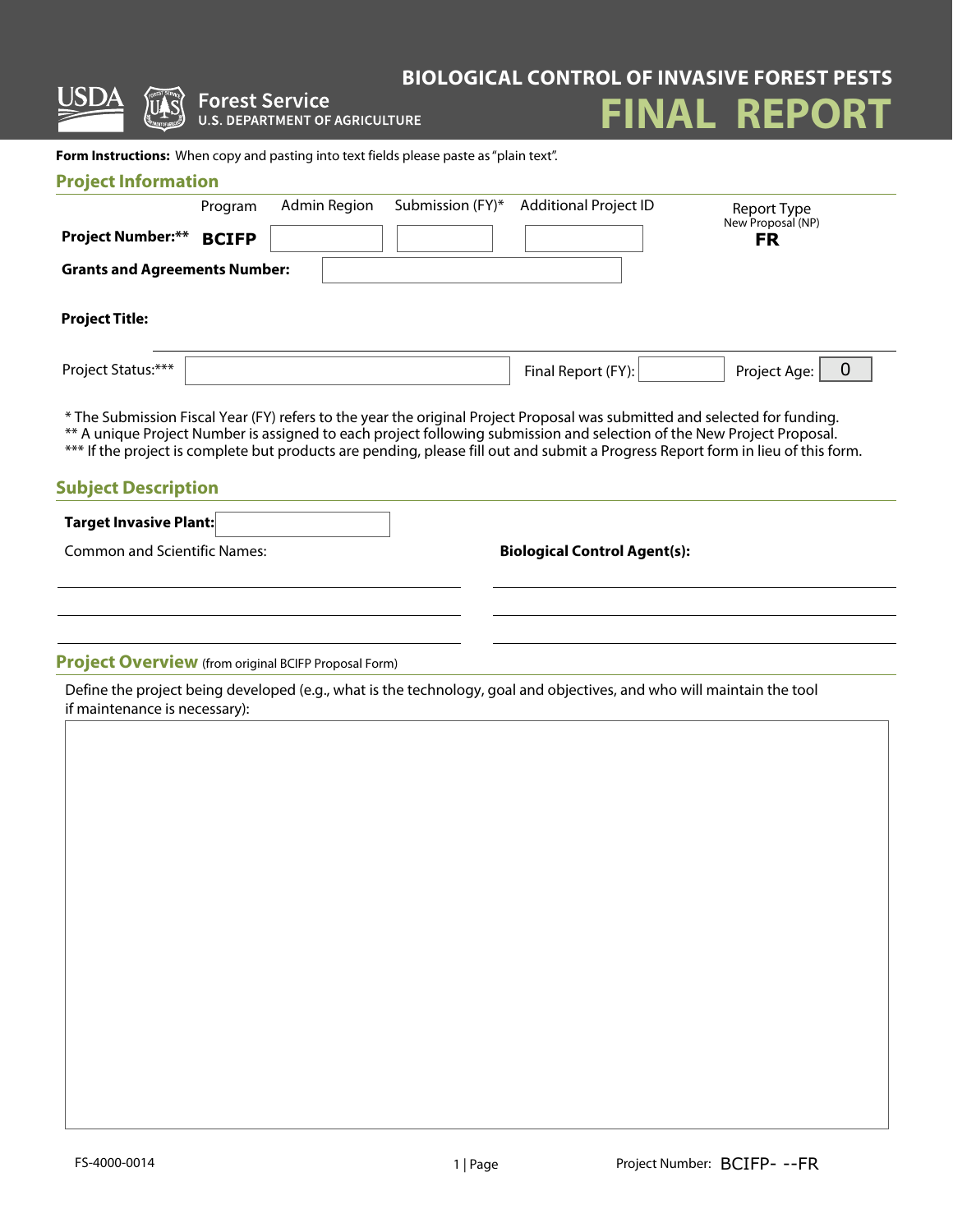### **Funding Information**

| Year              | <b>Fiscal Year</b><br>(FY) | Requested BCIFP<br>Funding Received | Non-Federal<br><b>Match Received</b> | Leveraged<br><b>Funds</b> | <b>Match Source</b> | Leveraged Source |
|-------------------|----------------------------|-------------------------------------|--------------------------------------|---------------------------|---------------------|------------------|
| YEAR <sub>1</sub> |                            |                                     |                                      |                           |                     |                  |
| YEAR 2            |                            |                                     |                                      |                           |                     |                  |
| YEAR 3            |                            |                                     |                                      |                           |                     |                  |
|                   | <b>TOTAL</b>               | \$0                                 | \$<br>$\overline{0}$                 | \$0                       |                     |                  |

Total Funds Received (All):

\$ 0

Funds not used from previous fiscal year (If there are unused funds, what is the reason for not using them?):

#### **Changes to project scope, objectives, and/or timeline**

| Were there changes or additions to the original project scope, objectives, or timeline? Yes $\Box$ No $\Box$ |  |
|--------------------------------------------------------------------------------------------------------------|--|
| If yes, provide descriptions of any additions, subtractions, alterations including reasons for the changes.  |  |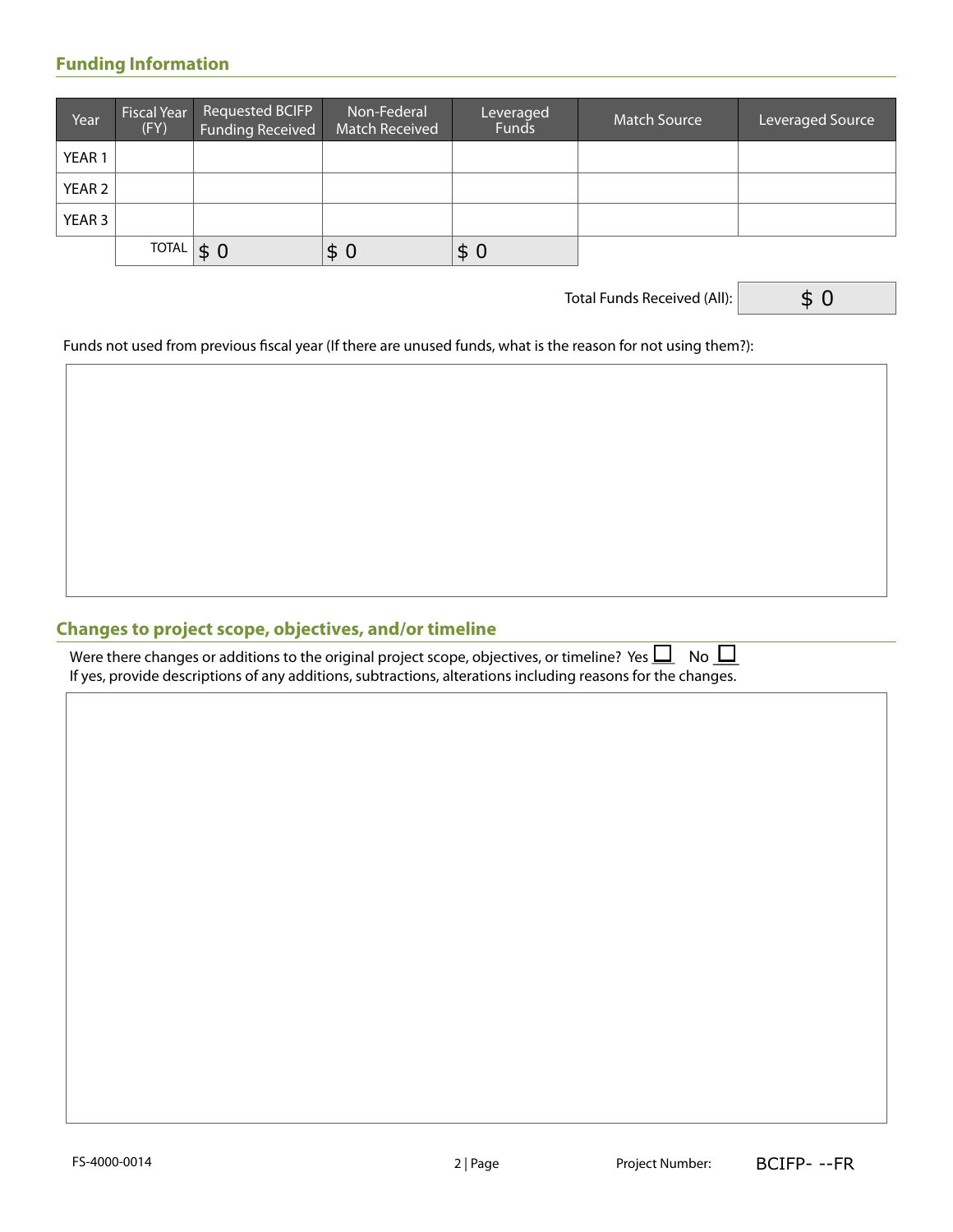| Were the proposed products delivered? Yes $\Box$ No $\Box$ (explain) Partial $\Box$ (explain) |  |  |  |  |  |
|-----------------------------------------------------------------------------------------------|--|--|--|--|--|
|-----------------------------------------------------------------------------------------------|--|--|--|--|--|

Were the products delivered on time? Yes  $\Box$  No  $\Box$  (explain) Partial  $\Box$  (explain)

#### **Accomplishments and lessons learned**

Description of tasks accomplished this year (describe primary activities for each year, summarizing key accomplishments from prior year(s), this year's activities):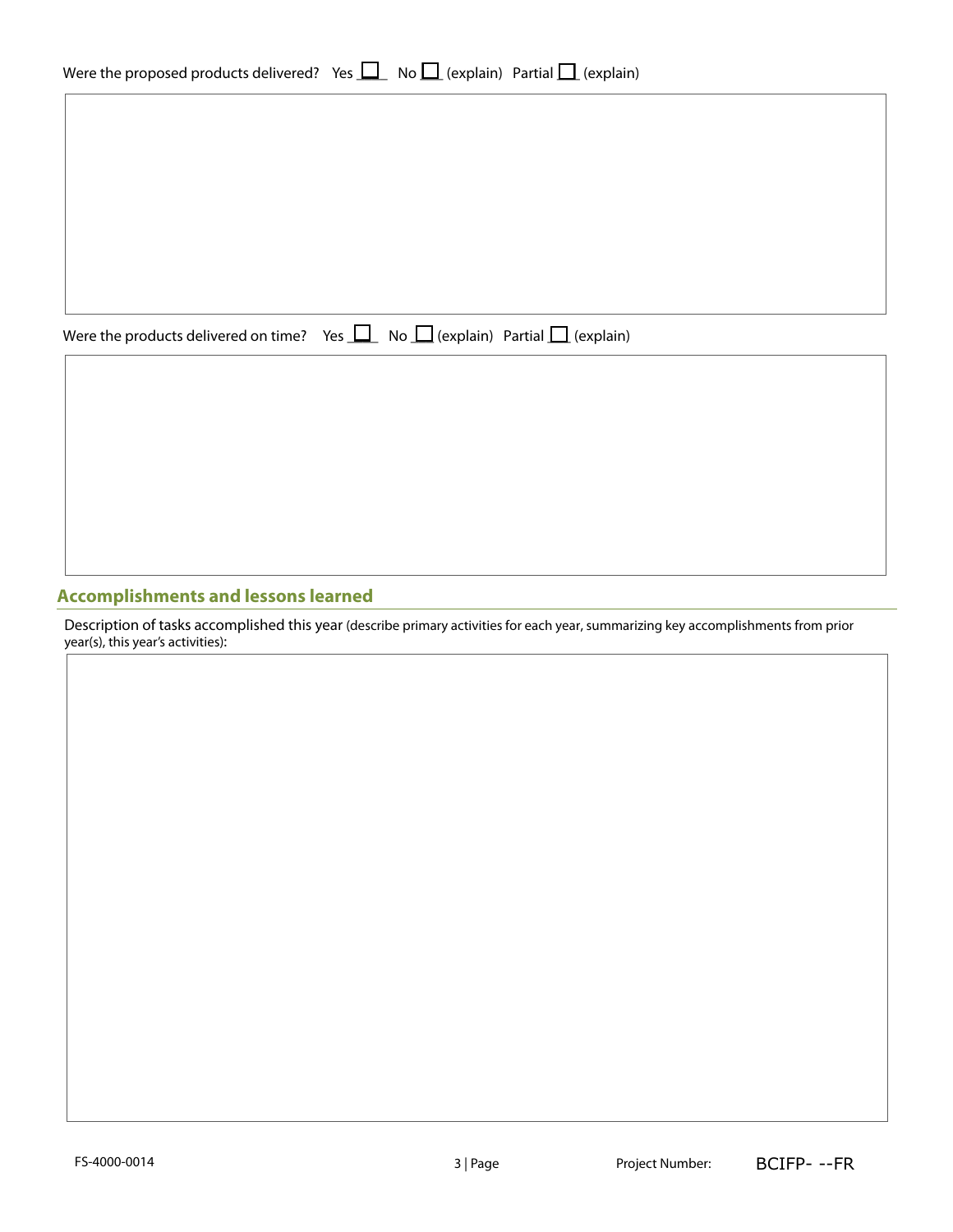| Products:     |  |  |
|---------------|--|--|
|               |  |  |
|               |  |  |
|               |  |  |
|               |  |  |
|               |  |  |
|               |  |  |
|               |  |  |
|               |  |  |
|               |  |  |
|               |  |  |
|               |  |  |
|               |  |  |
|               |  |  |
|               |  |  |
|               |  |  |
|               |  |  |
|               |  |  |
|               |  |  |
|               |  |  |
|               |  |  |
|               |  |  |
|               |  |  |
|               |  |  |
|               |  |  |
| Publications: |  |  |
|               |  |  |
|               |  |  |
|               |  |  |
|               |  |  |
|               |  |  |
|               |  |  |
|               |  |  |
|               |  |  |
|               |  |  |
|               |  |  |
|               |  |  |
|               |  |  |
|               |  |  |
|               |  |  |
|               |  |  |
|               |  |  |
|               |  |  |
|               |  |  |
|               |  |  |
|               |  |  |
|               |  |  |
|               |  |  |
|               |  |  |
|               |  |  |
|               |  |  |
|               |  |  |
|               |  |  |
|               |  |  |
|               |  |  |
|               |  |  |
|               |  |  |
|               |  |  |
|               |  |  |
|               |  |  |
|               |  |  |
|               |  |  |
|               |  |  |
|               |  |  |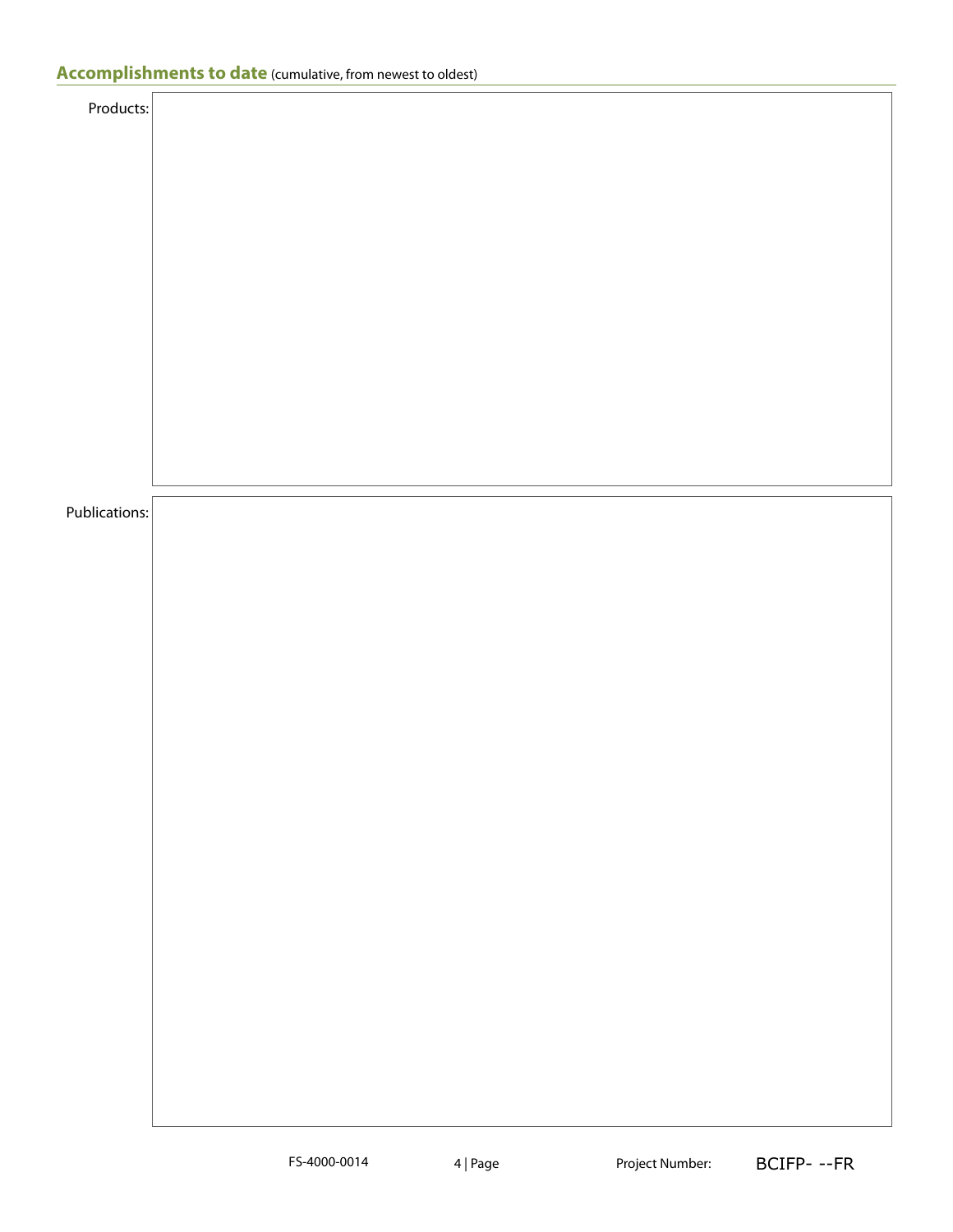### **Technology/method use**

Were the proposed or actual products used? Yes  $\Box$  No  $\Box$  (explain why the project may not have resulted in a usable product)

Describe how products were used. List user groups, time period and geographic extent outputs used, pest organisms, and resources affected/protected (e.g. wildlife habitat protected, risk reduction for insect disease, etc.):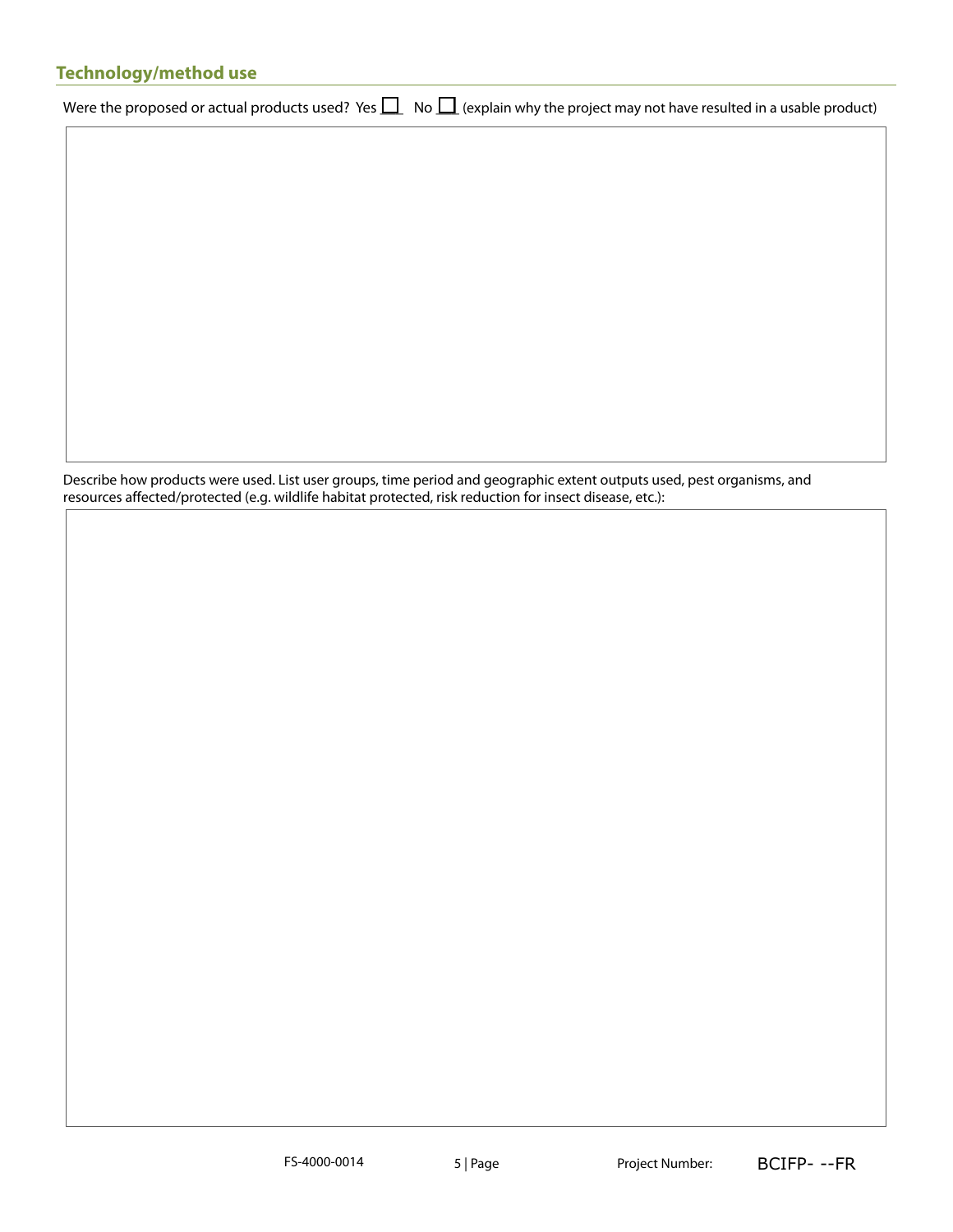Can you provide guidance for future development of similar projects? Yes  $\Box$  (explain) No  $\Box$ 

Was there anything unique or noteworthy learned from this project? Yes  $\Box$  (explain) No  $\Box$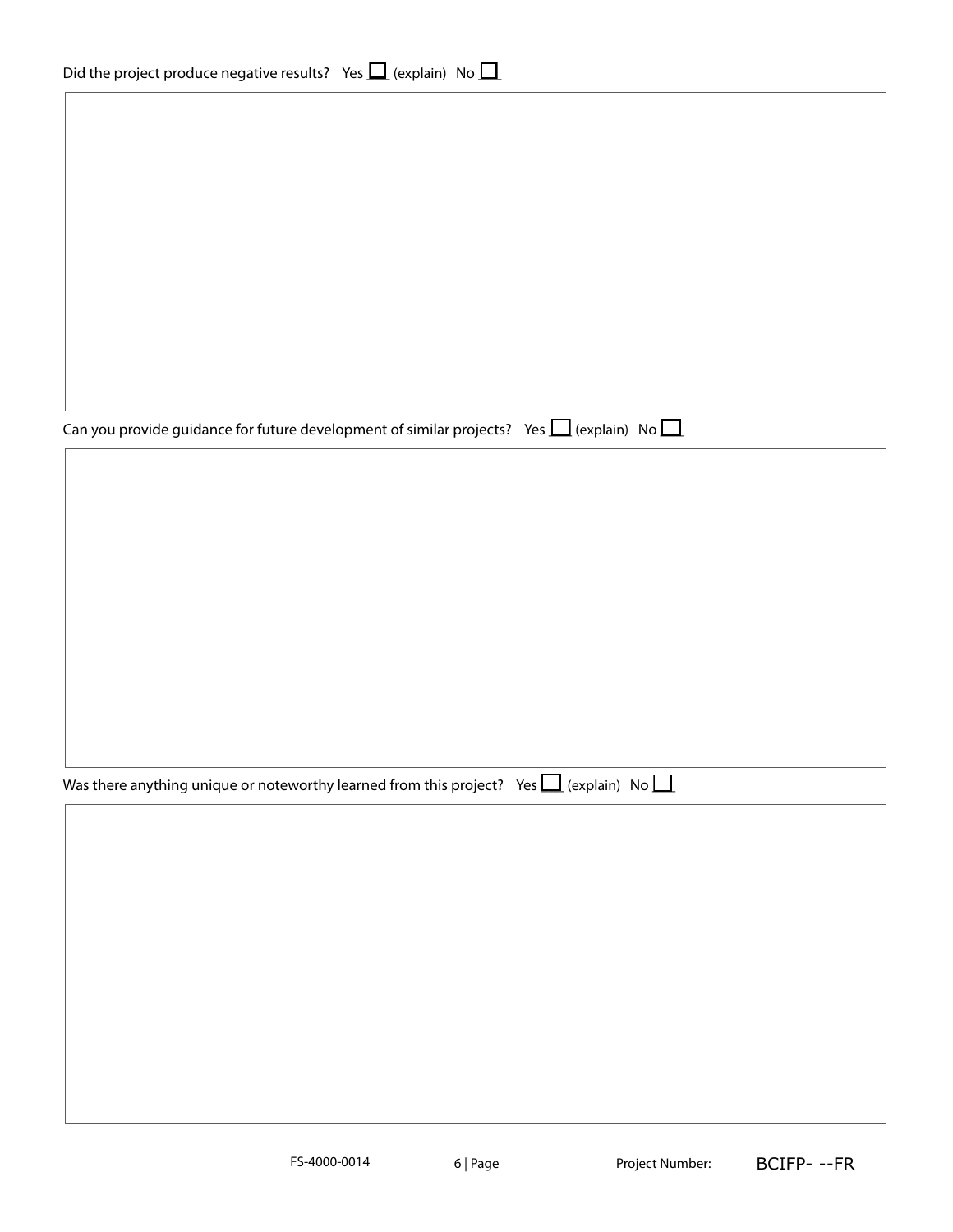#### **Distribution of outputs**

Describe university and/or research involvement (e.g., list the universities and/or research units involved, and the number and title of graduate thesis written, if applicable):

Describe the dissemination of results. List the number, title and targeted audience of reports written, the number, title and targeted audience of presentations made, and meeting/conference(s) & professional society-sponsor(s):

Describe technology transfer activities (e.g., list number and titles of sessions, number of participants, and participating agencies and organizations):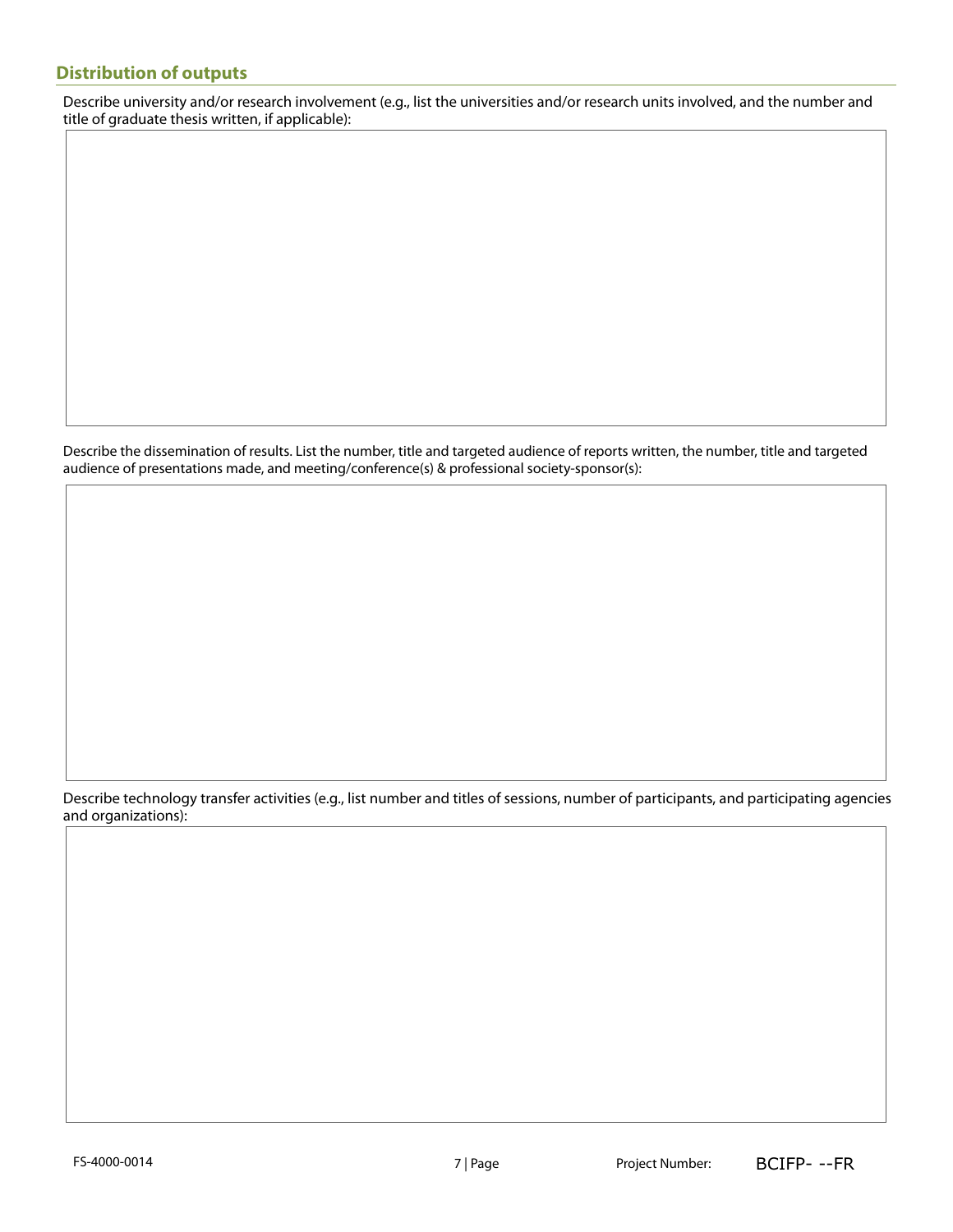# **Refinement of technology & methods**

| Does the project investigate use with or use of other invasive species management tools? Yes $\Box$ (explain) No $\Box$ |
|-------------------------------------------------------------------------------------------------------------------------|
|                                                                                                                         |

Do the results of the project improve on existing technologies? Yes  $\Box$  (explain) No  $\Box$ 

| Did the project result in new technologies? Yes $\Box$ (explain) No $\Box$ |  |  |  |  |
|----------------------------------------------------------------------------|--|--|--|--|
|----------------------------------------------------------------------------|--|--|--|--|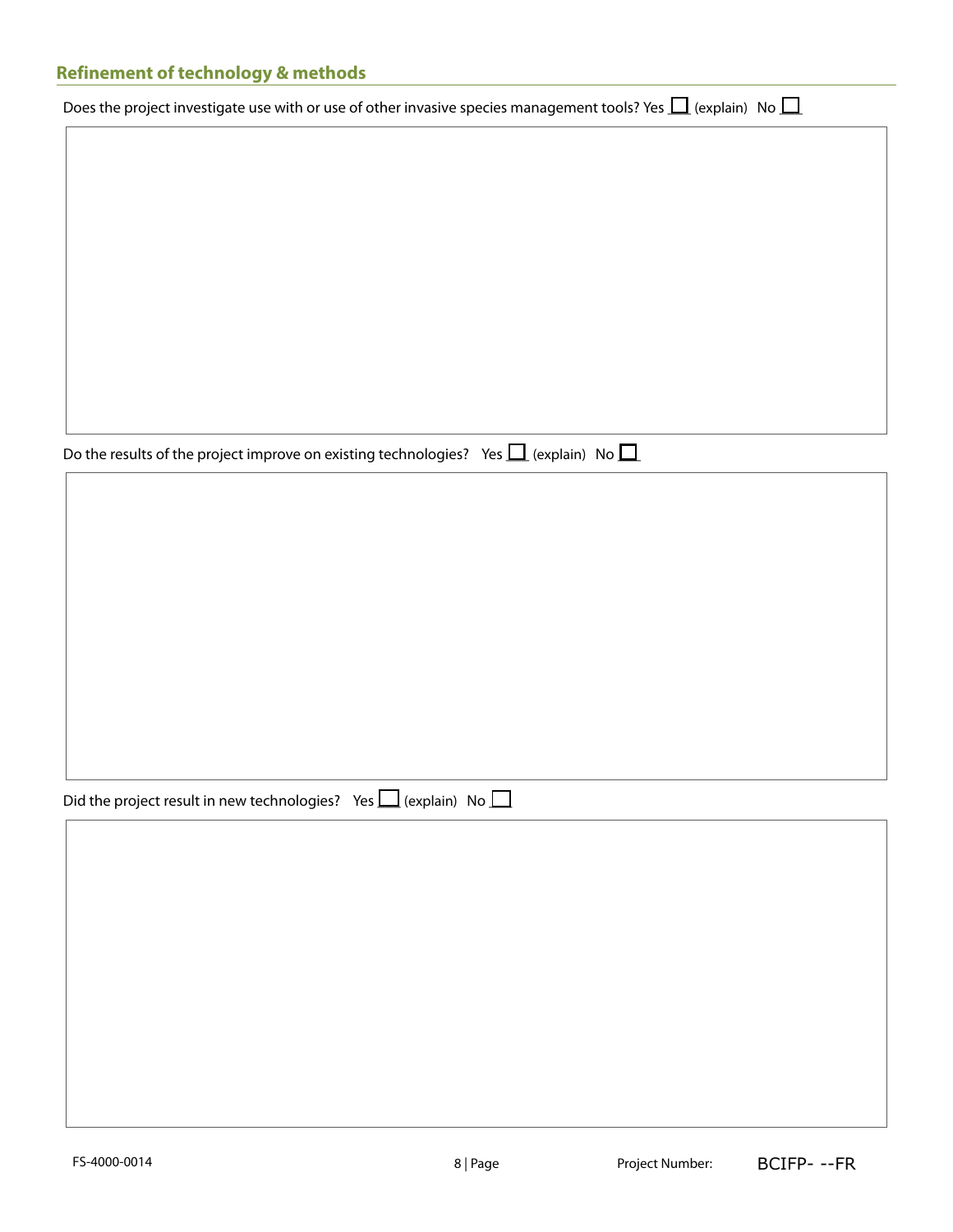| Did the project identify new research or technology needs? Yes $\Box$ (explain) No $\Box$ |  |  |  |  |
|-------------------------------------------------------------------------------------------|--|--|--|--|
|-------------------------------------------------------------------------------------------|--|--|--|--|

## **Product leveraging**

|              | Was the project part of a development sequence? Yes $\Box$ (describe sequence and identify past research project(s) by title) |
|--------------|-------------------------------------------------------------------------------------------------------------------------------|
| No $\square$ |                                                                                                                               |

Does the project build-on or is it the result of past research and/or BCIFP project results? Yes  $\bigsqcup$  (identify past BCIFP project(s) by the project identifier number) No  $\bigsqcup$